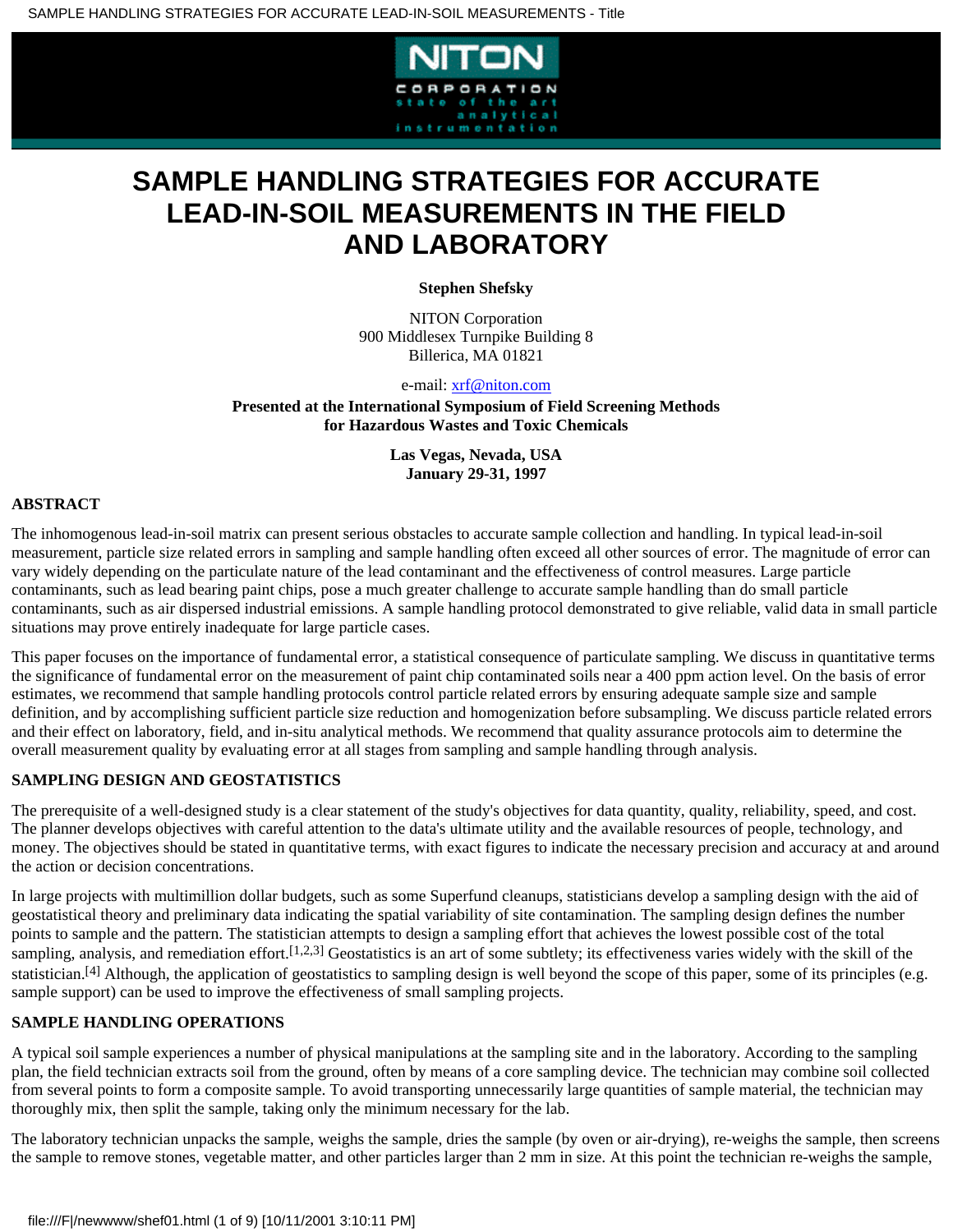then grinds the sample to reduce the particles to small enough size to pass a fine mesh sieve. When all of the sample passes the fine mesh sieve, the technician mixes and splits the sample for final sample preparation, or executes an additional stage of grind, sieve, mix, and split. The technician then carefully weighs the final sample for the analysis. If the analysis is to be performed by atomic absorption spectroscopy (AAS) or inductively coupled plasma atomic emission spectroscopy (ICP-AES) then the technician will prepare the sample by acid digestion or extraction. If the analysis is to be performed by x-ray fluorescence spectrometry (XRF) then then sample may be prepared by flux fusion, press pelletizing, or simply by packing the ground sample in a plastic XRF sample cup. The technician then analyses the final prepared sample by instrument, and calculates the final result using the sample data and instrument output.

Accurate execution of these sample handling operations requires a great deal of skill and care. Every step of handling introduces a degree of error to the overall result. But every step is needed to ensure consistent overall precision, accuracy, and repeatability.

#### **Errors Combine**

Errors are generally expressed in terms of standard deviations, or "sigmas". Variance is the square of the standard deviation. The overall, or total, variance is the additive sum of the many individual variances created in each step of the process. The overall error (square root of overall variance) includes the contributions of sampling error, sample handling errors, sample preparation errors, and analytical error. Generally, you can most effectively reduce the overall error by reducing the largest contributing error.

Analytical errors are usually well-characterized, well-understood, and well-controlled by laboratory quality assurance and quality control procedures. By contrast, sampling and sample handling errors are not usually well-characterized, well-understood, or well-controlled. Sampling programs frequently neglect to implement quality assurance measures. To control overall error, one must control sampling and sample handling errors as well as analytical errors.

#### **THE PARTICULATE NATURE OF SOIL**

Soil particles range widely in size from clay (less than 0.0039 mm diameter) to silt (0.0039 mm to 0.0625 mm) to sand (0.0625 mm to 2.0000 mm). Particles larger than 2 mm in diameter are classified as gravel.<sup>[5]</sup> Natural soils are mixtures of different particle types and sizes.

By general agreement and tradition, particles larger than 2 mm in diameter should be removed (by U.S. number 10 sieve) from a soil sample before analysis. The excluded particles are large enough to be examined and classified by eye or by magnifying glass. Contaminants can also be particulate. Lead-bearing particles in soil can vary in size from sub-micron aerosol deposits (less than 0.001 mm diameter) to lead paint chips and lead shot (up to the maximum 2 mm diameter). Generally, the largest particles create the greatest challenge in sample handing.

## **Particulate Sampling Theory**

A theory of particulate sampling was developed by geologist Pierre Gy to improve the quality of data gathered in support of mineral exploration and mining.<sup>[6,7]</sup> The theory has since been adopted by environmental scientists. The theory recognises two major categories of sampling error: sampling bias and fundamental error. Both types of error are measureable and controllable.

In general, a sample is intended to represent the a particular sampling unit, or volume of material. The sampling unit may be a particular plot of land (e.g. a certain 10 foot by 10 foot square), to a particular depth (e.g. surface to 4 inches). Or a child's sand box. Or a rail car load of ore. A single sample represents the entire sampling unit.

The sampling methodology is considered unbiased and correct if all of the particles in the sampling unit have exactly the same probability of being selected for inclusion in a random sample. The perfectly unbiased methodology is a practical impossibility. To reduce sampling bias, we must recognise the difficulties presented by the sampling unit. It may exhibit grouping or segregation of particles. Denser particles may have settled toward the bottom. New contaminants may have recently settled onto the unit, and may not be mixed into the volume. The contaminants may be heavily concentrated on one side of the unit, or concentrated in "clumps".

One method for sampling from a plot of land is to go to the center of the unit and shovel out the requisite amount of sample. However, we can reduce bias substantially by using a core sampling probe to control the depth and profile of the sample. More importantly, we can take soil from several different parts of the unit and mix it together as a composite to "increase sample support". By increasing sample support, we create a composite sample which more accurately reflects the average contaminant concentration of the unit than that of any single point sample. The composite sample reduces bias and improves accuracy over single point sampling without the expense of additional analysis.

#### **FUNDAMENTAL ERROR IN SAMPLING**

Fundamental error results directly from the particulate nature of the material sampled. For a given distribution of particle sizes and particle compositions, a random sample of fixed mass can never perfectly match the overall composition of the larger sampling unit. Even if every particle in the sample has been selected at random without bias from the sampling unit, the sample composition can differ from that of the overall sampling unit. The difference is randomly distributed according to statistical therory (see Appendices A and B).

You may find fundamental error easiest to understand in the case that the number of contaminant particles is small. Suppose that your sample size and contaminant particle concentration are such that the expected number of contaminant particles in a randomly selected sample is exactly 1.00. Then if you were to draw many repeat samples of the same size from the same sampling unit, the average contaminant particle count would be close to 1.00. But not every sample would have a count of 1. Some of the samples would have 0, others would have 2 or more.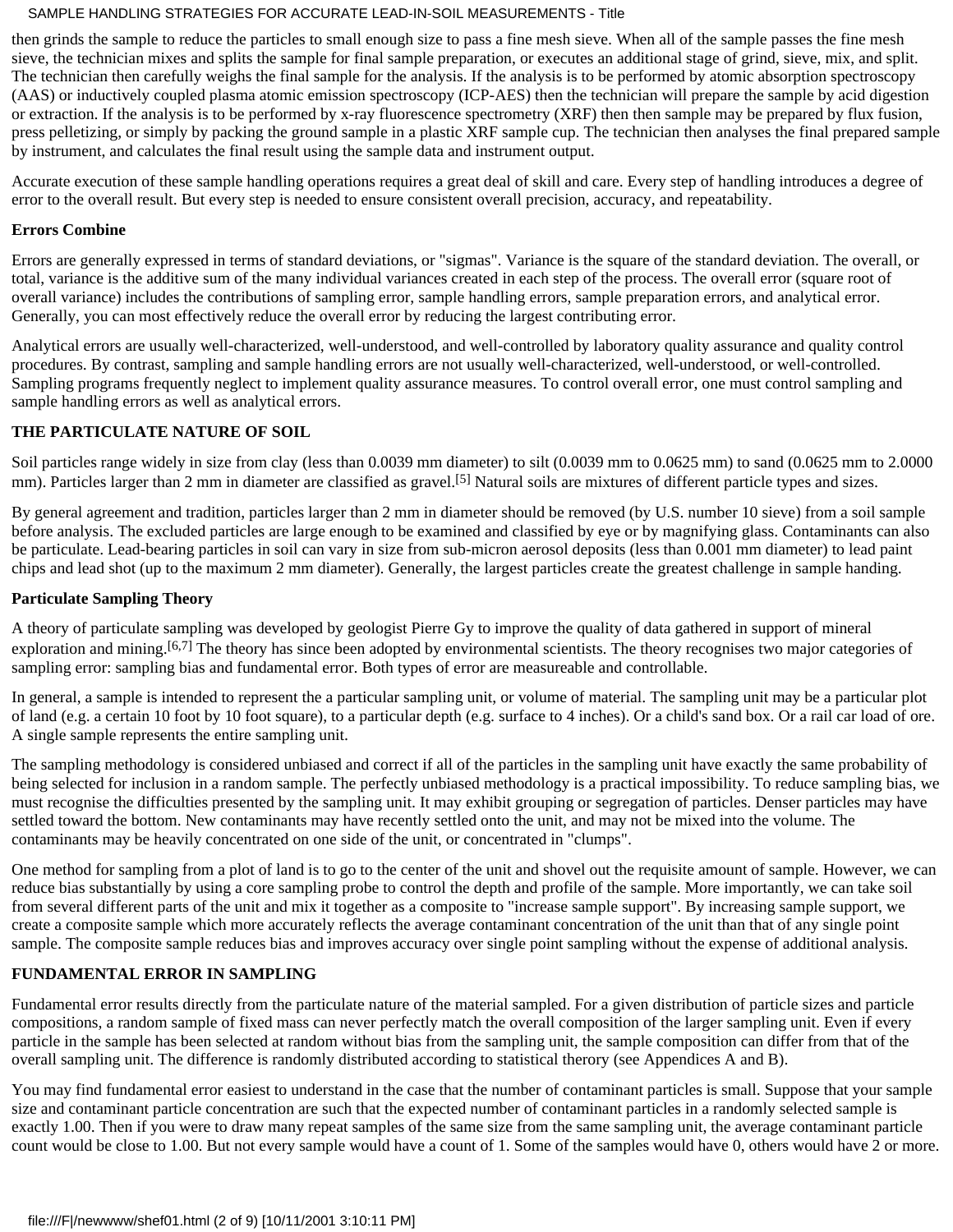According to the Poisson formula (Appendix A) we can calculate the probability  $P_x$  of a particular count *x* when the expected, or mean, value

is  $\overline{X}$ . In our example  $\overline{X}$  = 1.00, so  $P_0 = 36.8\%$ ,  $P_1 = 36.8\%$ ,  $P_2 = 18.4\%$ ,  $P_3 = 6.1\%$ ,  $P_4 = 1.5\%$ , and so on. Therefore 63.2% (100% -  $P_1$ ) of the samples are probably going to give counts that are not 1, and are therefore off the mean by *at least* 1. If we calculate the standard deviation of the counts from many samples, it will approach the square root of the mean. In our example the error band of one standard deviation (1-sigma confidence) is therefore square root of 1.00, which is 1.00, or 100% of the expectation, or mean, value of 1.00. In other words, if you expect very few contaminant particles in your sample, expect very large relative errors.

With a larger sample size the expected contaminant particle count will increase, but the relative error will decrease. If we make our sample 4 times as large, then the mean particle count will be 4.00. The standard deviation will then be the square root of 4.00, or 2.00, which is 50% of 4.00. So if we quadruple the sample, the relative error is halved. Similarly, if we make our sample 100 times as large, the mean particle count will be 100 and the relative error will drop to 10%. To reduce fundamental error to below 10% (1-sigma confidence) we must ensure that our expected contaminant particle count is at least 100.

## **A Plausible Real-World Example**

Are small particle counts possible in lead measurements at or above action levels? Yes. The worst case situation involves lead shot. Lead has been used for centuries in firearms ammunition. A very common traditional use of lead, projectile "shot" or small spheres, are packed by the hundreds into individual shotgun cartridges, or "shells". Shot range from 1 mm to about 5 mm in diameter, depending on the intended usage. Every shotgun blast, whether for hunting or trapshooting, scatters several hundred shot to the environment. The traditional alloy used for shot is around 95% lead by weight, with small amounts of arsenic and antimony added to improve manufacturability and increase hardness.<sup>[8]</sup>

Imagine a plot of land that was once used as a skeet shooting range. Suppose the average shot size was 2 mm diameter. From the diameter, you can calculate the volume of each shot and multiply by lead's density  $(11.3 \text{ g/cm}^3)$ , and arrive at an average shot mass of 0.047 gram. Using 95% as the lead concentration in the alloy, the average lead content of a shot is 0.045 gram. Say we sample soil with a sample size of 100 grams, typical for lead-in-soil sampling. At an action level of 400 ppm, or 0.04%, we would have an expected shot count per sample of 100 grams times 0.04% divided by 0.045 shot per gram, or 0.89 shot per sample. So soil contaminated with an average of 400 ppm lead may have an average of less than one contaminant particle (shot) per 100 grams. This result is actually even worse than the single particle example that gave a 100% error. The relative error is greater than 100% due to fundamental error alone. Other errors only add to the fundamental error.

The only way to reduce fundamental error in sampling is to take a larger sample size. In this example, to reduce fundamental error to a manageable 10% (or 40 ppm), we must increase sample size by a factor of 112, which would amount to more than 11 kilograms (24 pounds)! What laboratory would be willing to process such a sample in its entirety?

#### **A Single Chip**

Paint on older buildings often has a lead loading of 20 mg/cm<sup>2</sup> or more. Imagine that a single chip of such paint the size of your thumbnail (2) cm<sup>2</sup>) falls into in a 100 gram soil sample. The chip contains 40 mg, or 0.040 grams of lead, nearly the same amount of lead as in a 2 mm shot. Take 0.040 grams and divide by 100 grams and multiply by 1,000,000 to get 400 ppm. Your single paint chip raised the lead concentration of an entire 100 gram sample by 400 ppm. If the soil has a background level lead content of 20 ppm without the chip, then the chip raises it to 420 ppm, and above the 400 ppm action level.

Now imagine you are kneeling down next to a house to take a soil sample. You see the paint chip. Take it, or leave it? According to HUD's Soil Sampling Protocol,<sup>[9]</sup> "If paint chips are present, they should not be avoided and should be included in the sample." (item C.5) Later, under the heading "Laboratory Analytical Procedure", the same protocol states "Samples are to be sieved once with a number 10 sieve with a mesh size of 2 millimeters." (item E.3) So far, so good. It continues "Visible paint chips are disaggregated by forcing the paint chips and other large particles through the sieve by a rubbing motion." Disaster. Whether the sample passes or fails depends entirely on whether you take the chip. Or whether you notice the chip. What if the chip is just below the surface, invisible? Go back to the same spot and sample again, and again. You may never obtain the same result again.

The author suggests a different approach. Leaded paint chips are always a potential hazard; the hazard increases over long periods of time as chips decompose into the soil. To knowingly include large chips of leaded paint in a soil sample accomplishes nothing; the result is foregone. If you do not already know the lead content of the paint chips, do have the paint chips analysed, but separately. As for the soil itself, pass it through the 2 mm mesh, but without trying to break up the paint chips. Include only the soil that passes through the mesh. If you find paint chips that do not pass through, study them carefully; find out where they came from; test them for lead content; but do not include them in the soil sample.

# **FUNDAMENTAL ERROR IN THE LABORATORY**

Now imagine you are the lab technician. You have the soil sample, 100 grams, dried and sieved through the 2 mm screen. You see little paint chips in the sample, all of them just small enough to pass through the sieve, about 2 mm on a side. If they are leaded like the thumbnail sized chip, how many chips will it take to exceed the action level? How much fundamental error should you expect?

The average area is 0.2 cm times 0.2 cm, or 0.04 cm<sup>2</sup>. At 20 mg/cm<sup>2</sup>, the average lead content per chip is 20 mg/cm<sup>2</sup> times 0.04 cm<sup>2</sup>, which is 0.8 mg, or 0.0008 grams. Assuming that there are no other leaded particles in the soil, 400 ppm would imply a chip count of 400 divided by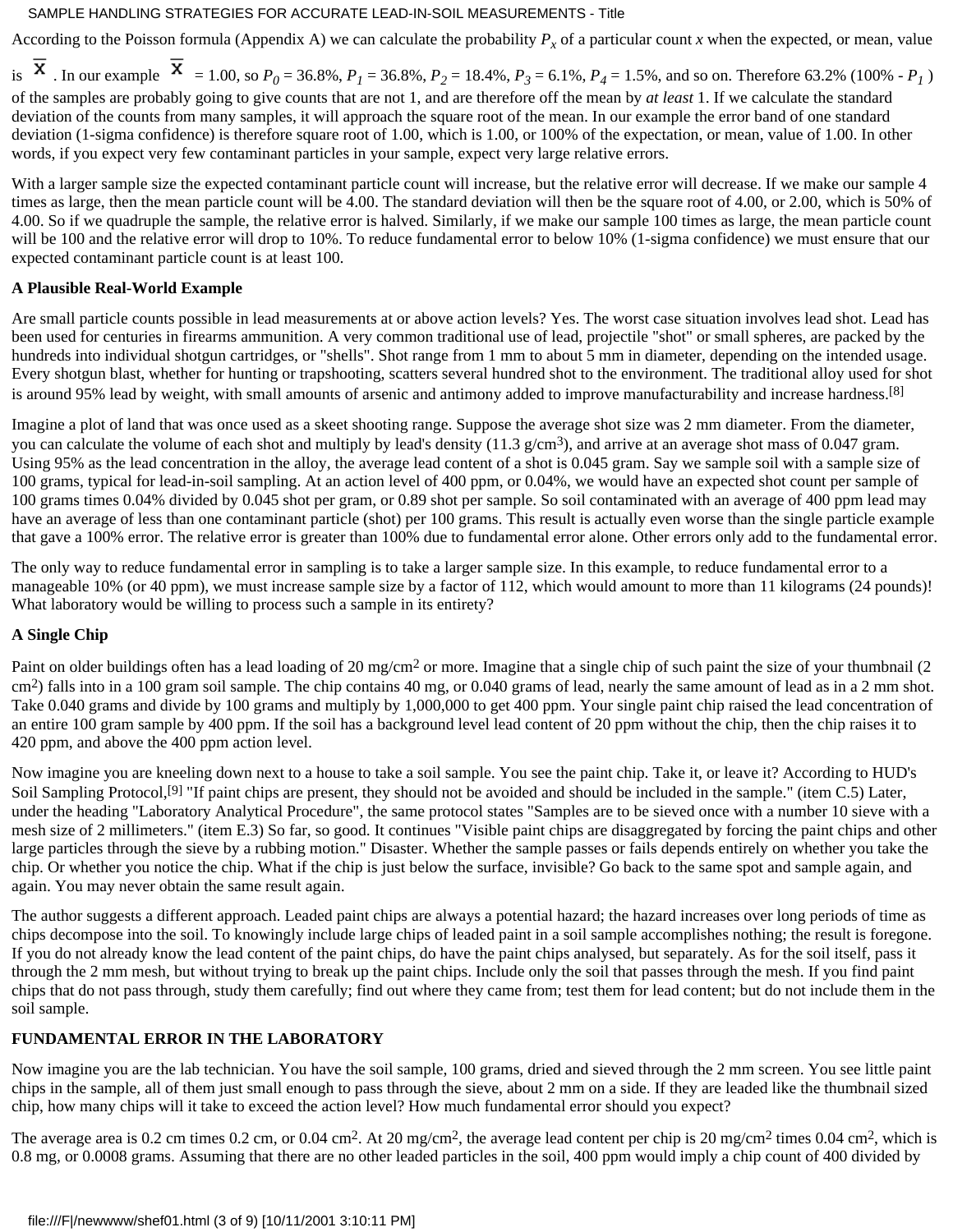1,000,000, times 100 grams per sample, divided by 0.0008 grams per chip. A total of 50 chips. For a mean chip count of 50, the standard deviation of the chip is the square root of 50, or about 7.1. Therefore the fundamental error is 7.1 divided by 50, or 14.1%. Remember, this is only 1-sigma confidence!

I have analysed in great detail a actual sample that was very similar to the example given. I do not believe that this type of sample is unusual or uncommon; it was one of the first soil samples that I ever examined in detail. The soil came from the drip line of a train depot built in 1874. Of the portion of the 100 gram sample that passed through the 2 mm mesh, more than half of the lead content was contained in particles between 1 mm and 2 mm in size. See Table 1.

The assumptions that lead to a fundamental error of 14.1% are plausible, but also arbitrary. You may imagine worse cases of fundamental error due to higher lead content per chip or smaller sample sizes. The higher lead content per chip may be caused by higher lead loading in the paint film (40 mg/cm<sup>2</sup>, say) or larger area chips (a 4 mm by 2 mm chip can fit through the 2 mm mesh). So it is possible you may experience fundamental errors of worse than 14.1% from 100 gram soil samples with lead paint chips. Since smaller samples only exacerbate this error, I strongly discourage sampling less than 50 grams for lead-in-soil where paint chips may be present.

## **Subsampling Error**

The laboratory has dried the sample and sieved the sample through the 2 mm screen. Sample digestion methods generally require between 0.2 and 1.0 grams of sample material.<sup>[10, 11]</sup> The sensitivity of atomic spectrometry is more than adequate to analyse such small amounts of material; using a larger quantity of sample material would require larger amounts of acid, increase cost, and raise safety concerns. So the laboratory subsamples.

Subsampling leads to another set of errors. Once again we have bias and fundamental error. Suppose we subsample 0.3 grams from the same example 100 gram sample. If we subsample without any regard to homogenization or particle properties, the result will be analytical disaster. The mean chip count in the subsample will go from 50 in the 100 g sample to 0.15 in the 0.3 g sample. The fundamental error in the subsample will then be the square root of 0.15, which yields 0.39, or 258%. What is worse is that the most likely outcome is that no lead will end up in the subsample at all, and the result will be 0 ppm. In the off chance that a 2 mm by 2 mm chip lands in the subsample, the result will be 0.0008 g divided by 0.3 g, which is 2667 ppm. There is no chance that the result will be even close to the correct 400 ppm.

Fortunately, we can reduce the particle size and homogenize the sample thoroughly before we subsample. Say we grind the 100 gram sample until all the particles pass a U.S. Number 60 sieve (0.250 mm). Then the average particle might be roughly spherical with a diameter of 0.250 mm. The volume of the sphere would be 0.0082 mm<sup>3</sup> or 0.0000082 cm<sup>3</sup>. If the lead bearing particles each have a lead loading of 15% and a density of 2 g/cm<sup>3</sup>, then each will have a total lead content of 0.00000245 g (or 2.45 g). In a 0.3 g subsample of our 400 ppm lead sample the expected particle count is then 0.3 times 400, divided by 1,000,000, divided by 0.00000245, which is 48.9. The fundamental error would be the square root of 48.9, which is 7.0 counts, or 14.3%. The fundamental error from subsampling (14.3%) is actually slightly worse than what we calculated for the fundamental error from the original sampling (14.1%). Remember that the errors combine together (by adding the variances) to form an overall error that is worse than any of the several individual components. In the case of a sampling error of 14.1% and a subsampling error of 14.3%, the total error is 20.1%.

Realistic scenarios of subsampling could be even worse than those described. The lead content of dry paint film can be as high as 50%, far greater than 15%. Also, laboratories typically grind samples to a U.S. number 35 sieve (0.500 mm) rather than number 60 (0.250 mm) before subsampling. Larger particles translate to larger errors. With 50% lead content and 0.500 mm particles, the 0.3 g sub-sampling error could be as high as 74%!

One way to reduce subsampling error is to simply subsample and digest a larger amount. The ASTM method for sample digestion of soils for lead analysis<sup>[11]</sup>, which is based on USEPA SW-846 Method 3050, calls for a 1.0 g subsample, more than three times larger than the 0.3 g subsample we calculated. In taking the larger subsample, the fundamental error from subsampling should be reduced by nearly half. But the method fails to deliver better performance, because it relaxes the grinding requirement from number 60 mesh (0.250 mm) to number 35 (0.500 mm). Doubling the particle diameter increases the volume of the spherical particle by a factor of 8, more than compensating the larger subsample. The fundamental subsampling error grows to 22.1%, and the total fundamental error becomes 26.2%.

Besides increasing subsample size, the laboratory can improve subsampling error by grinding the sample to a smaller particle size. Grinding to a 0.125 mm particle diameter, the laboratory reduces the fundamental error of the 0.3 g subsample from 14.3% to 5.1%. But grinding 100 grams of soil to such small particle size by hand methods (e.g. mortar and pestle) can be tedious and difficult. A method for speeding the particle size reduction without greatly increasing fundamental error is to grind and subsample in stages. If you grind the 100 g sample to 0.250 mm and subsample not 0.3 g, but 5 g, the fundamental error will be only 3.5% If you then grind the 5 g subsample to 0.125 mm and sub-subsample 0.3 g, the fundamental error will be 5.1%. Combining the subsampling and sub-subsampling errors, you have an overall error of 6.2%. By reducing only 5 g of the 100 g sample to the smallest particle size, you avoid much of the effort of grinding and sieving the whole sample.

Other errors related to subsampling include bias and homogenization errors. An accurate subsample must be unbiased; every particle should have an equal probability of being subsampled. If the ground, sieved sample is not properly homogenized, there can be substantial segregation of particles by composition, shape, size, and or density. Some types of particles (e.g. magnetic or electrostatic particles) tend to group or clump together. An improper method for homogenizing a sample can actually create segregation. Agitation or shaking a sample with particles of different size, shape, or density will likely cause stratification. With agitation, denser, smaller and rounder particles tend to drop to the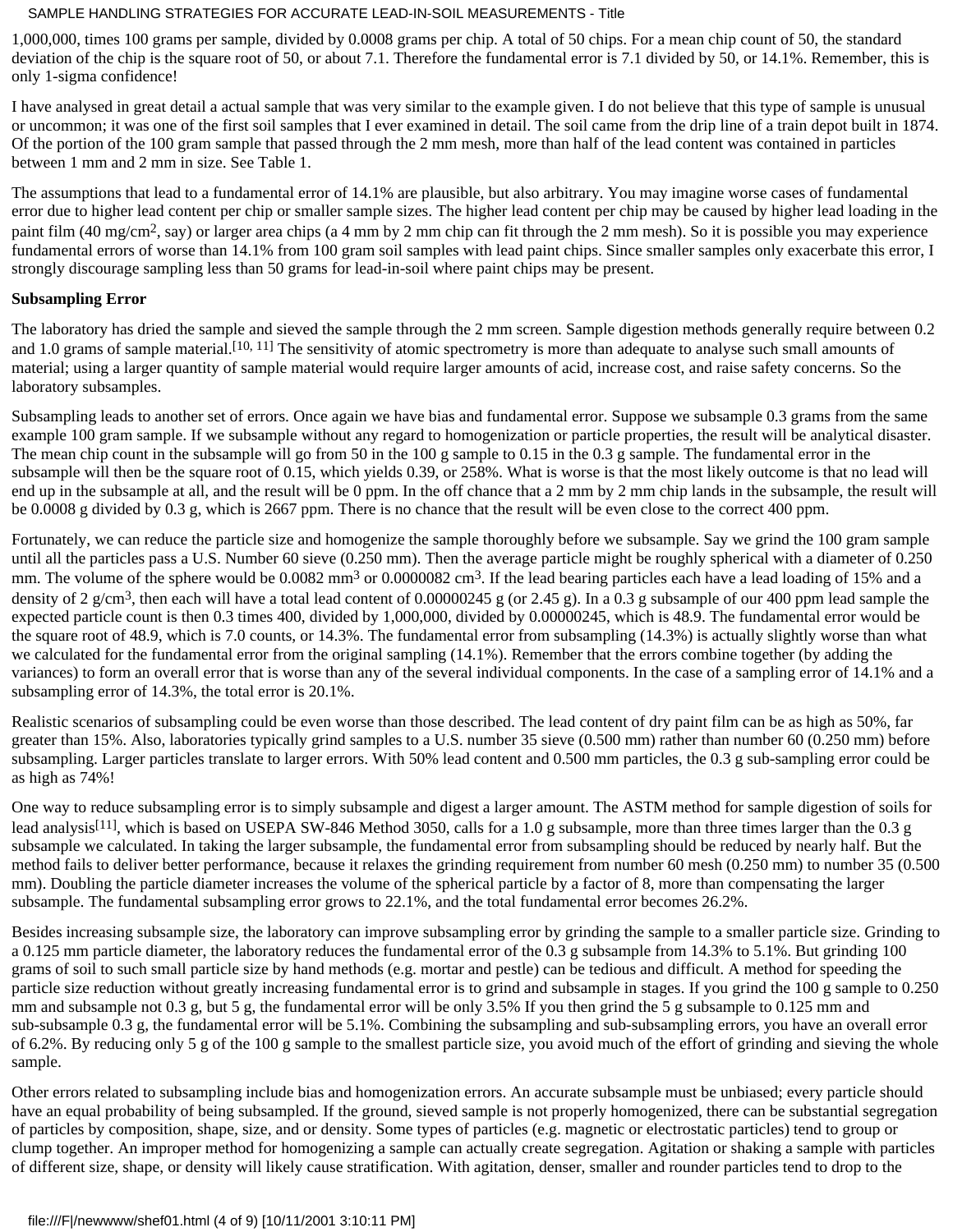bottom, while less dense, larger and flatter particles tend to rise to the top. Finely ground samples do not stratify as readily as the raw, unground sample.

One way to avoid homogenization error in subsampling is to make use of mechanical sample splitting devices. A riffle splitter, for example, can efficiently eliminate segregation errors in subsampling. If mechanical splitters are not available, then the manual cone-and-quarter method can reduce bias in subsampling.

# **OTHER LABORATORY ERRORS**

A number of other laboratory errors affect the analysis of lead-in-soil. The sample should be dry; water content should be no more than around 2 or 3% of the sample mass. For atomic spectroscopy requiring acid digestion of the sample, the the laboratory must measure the sample mass and solution volume, and record the data accurately. To avoid sample to sample cross contamination, the laboratory must clean tools and containers between samples. The lab must track each sample and follow every preparation step according to protocol, using the proper tools and properly maintained and calibrated equipment. Overall, laboratory error should be small and well controlled; otherwise, lapses in quality can easily lead to substantial error.

## **Sample Dissolution**

An acid digestion or extraction procedure must achieve reproduceable results for the contaminant of interest in any of its likely physical or chemical forms. The procedure should allow ample time for the dissolution of the sample to finish. In general, reducing particle size speeds the dissolution to completion. Some chemical forms of lead tend to be difficult to dissolve. Of particular difficulty in this regard are the lead chromates, colored pigments commonly used in marine, exterior, and signage paints. Standard acid digestion procedures and suitable quality control will likely provide consistency to within a few percent under most circumstances.[10]

# **Instrumental Error**

Instrumental errors generally fall into the categories of signal-to-noise and interference. Atomic spectrometry methods (AAS, ICP-AES) generally provide excellent sensitivity for the lead-in-soil application, with detection limits of 10 ppm or lower. Signal-to-noise ratios are correspondingly high. Matrix related interferences are also fairly low and well controlled in modern atomic spectrometry instruments. The overall instrumental sensitivity, precision, and accuracy are excellent, with errors in the range of nearly negligible compared to the other sources of error already discussed.

X-ray fluorescence (XRF) generally has worse sensistivity than AAS or ICP-AES, but with the compensating advantages of portability and less intensive sample preparation requirements. Matrix effects due to variable elemental composition can be a concern with XRF, but the lead-in-soil application is fairly benign in this regard. Sophisticated matrix correction methods (e.g. "fundamental parameters") have been developed and proven successful;<sup>[12,13,14]</sup> but even simple techniques, such as Compton Normalization, work surprisingly well in this application.[14,15,16]

XRF has an additional particle-related bias when the particle size becomes large compared to the attenuation length for the analyte's fluorescence x-ray.[15] In lead-in-soil analysis, large contaminant particles cause negative bias. For analysis using the lead 12.6 keV x-ray, particle size should be reduced to 0.125 mm or smaller to control this effect. [Table 2]. Of course, to avoid severe subsampling errors, you should already be grinding samples to small particle size.

Note that the larger subsample required for XRF (3 to 5 grams, typically) does not reduce the subsampling error of XRF relative to digestion based methods. Only about 0.3 grams of the typical XRF soil sample (approximately 1 mm depth in a 25 mm diameter XRF sample cup) produces the major part of the instrument response.<sup>[16]</sup> Therefore, the subsampling error is about the same as if a 0.3 gram subsample had been drawn rather than a 3 gram subsample.

The analytical error of field portable XRF is around 10 to 15 percent for lead-in-soil samples at 400 ppm. While this analytical error is far worse than that of laboratory atomic spectrometry, the overall error of the methods may be fairly similar after taking into account sampling, sample handling, and sample preparation.<sup>[17]</sup>

# **THE SMALL PARTICLE CASE**

If all the contaminant particles of the sample unit are very small, then fundamental errors greatly diminish, and sample handling can be simplified. Lead contamination from airborne sources (e.g. automobile emissions, smelter emissions, incinerator emissions, abrasive blasting of painted surfaces) and from chalking (powdery deterioration) of painted surfaces tends to be dispersed as fine particles. If the lead is found only in particles less than 0.032 mm (32 microns) in diameter, then the fundamental error for a 0.3 gram sample or subsample cannot be more than 4% at 400 ppm. In such a sample, grinding and sieving are not likely to make dramatic differences in the laboratory result. Sampling bias resulting from spatial variation is still a concern, so I always recommend careful attention to sampling design, sample support, and homogenization.

Even with the minimal sample preparation (dry, sieve 2 mm, mix), field portable XRF can perform very well in cases of small particle size.<sup>[18,19]</sup> The minimal sample preparation and high analytical throughput of XRF enable an investigator to collect large quantities of useful data in a short period of time, and at low cost. In many situations, the field XRF provides better overall decision making data than laboratory analysis by virtue of its ability to overcome spatial variability through massively increased sampling density.[20,21]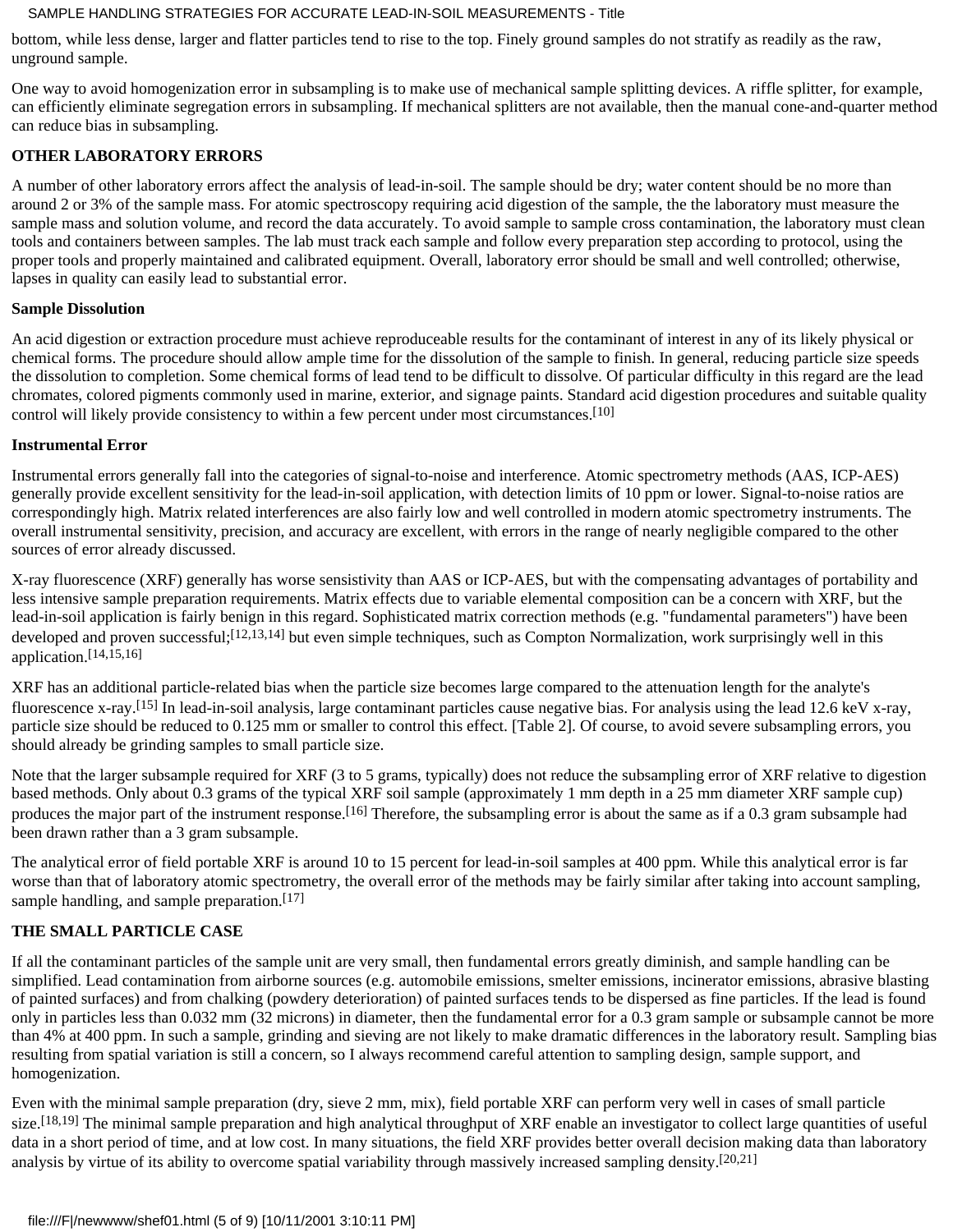# **IN-SITU FIELD XRF**

The in-situ capability of some field portable XRF instruments may be especially attractive for high speed, low cost screening and characterization. Depending on the nature of the contaminant and the soil matrix, the in-situ method can offer screening quality data with practically no sample preparation at all. To reduce bias and increase sample support, the field technician can mix and composite a sample on the ground before an in-situ XRF measurement.

Moisture and particle size effects can be especially pronounced for in-situ XRF, so quality assurance is especially important. The field technician may prepare one or more samples by the full protocol (dry, grind, sieve, split) in the field and compare the result to the in-situ measurement to determine if the soil conditions allow the in-situ XRF method to meet the data quality objectives. To back up field measurements, the technician should collect representative samples for laboratory analysis.

# **QUALITY ASSURANCE FOR SAMPLING AND ANALYSIS**

Quality assurance programs usually include sample duplicates, replicates, spikes, blanks, and splits. To assess field based error (that is, error caused by sampling and sample handling), the sampling program should include field duplicates and replicates taken as early as possible in the sampling process. To assess the error due to spatial variation and sampling, the field technician takes duplicates or replicates according to the normal sampling protocol, but from spatially distinct points (sample points should be spread apart from each other) within the representative sampling unit. To assess the error due to sample handling, the technician makes several large field composites and splits them into duplicates or replicates before commencing any sample handling operations.

To assess the error due to final sample preparation and analysis, the field or lab technician splits sample material into duplicates or replicates just before the final sample preparation (e.g. before digestion, or before putting material into XRF cup). Several splits may be sent to an independent laboratory for confirmatory analysis. Spikes and blanks serve to assess analytical recovery and bias. Of course, the quality assurance program should take care to use sample splitting methods that do not introduce significant bias. Chappel and Olsen[22] and Shefsky $[23]$  give practical guidance for using confirmatory data to evaluate the quality of field data.

# **CONCLUSIONS AND RECOMMENDATIONS**

The major goal of measurement in a environmental project is to provide accurate data for assessing risk and deciding on remedial action to lower risk to an acceptable level. The optimal sampling design accomplishes that goal while keeping the total of sampling, analysis, and remediation costs to a minimum. The quality of data provided for decision making depends on the overall error; that is, the combined errors of sampling, sample handling, and analysis. Field analysis often provides the best overall data quality by allowing for low cost, high density sampling of spatially variable sites.

All measurement projects should include a quality assurance program that evaluates error resulting from sampling, sample handling, and analysis. Sampling and sample handling are especially critical components to overall data quality. Sampling protocols must consider the important effects of sample definition, sample support, spatial variability, segregation and grouping bias, and fundamental error due to particulate sampling and subsampling.

In order to control sampling and sample handling errors for lead-in-soil, the author recommends that sampling protocols:

- \* Ensure data quality objectives (DQO's) are clear.
- \* Use a low-bias sampling method (e.g. core sampling) to define the sample.
- \* Use composite samples to increase sample support.
- \* Collect 100 grams; consider collecting more than 100 grams if paint chips may be present.
- \* Dry the sample, if possible.
- \* Exclude particles larger than 2 mm. Examine large particles separately.
- \* Reduce particle size (preferably to 0.125 mm or less) before subsampling.
- \* Use low-bias methods for sample splitting (e.g. riffle splitter, cone-and-quarter).
- \* Implement quality assurance for sampling and sample handling as well as analysis.
- \* Use confirmatory data to evaluate the effectiveness of field methods.

If the data quality objectives and site characteristics allow for relaxed field sample preparation or in-situ protocols, do take advantage of the higher analytical throughput to collect more data. But always proceed with a degree of caution and support your data with solid confirmatory analysis.

# **ACKNOWLEDGEMENT**

The author thanks Dr. Evan Englund (U.S. EPA Environmental Monitoring Systems Laboratory) for sharing his knowledge of particulate sampling theory and its application to environmental measurement.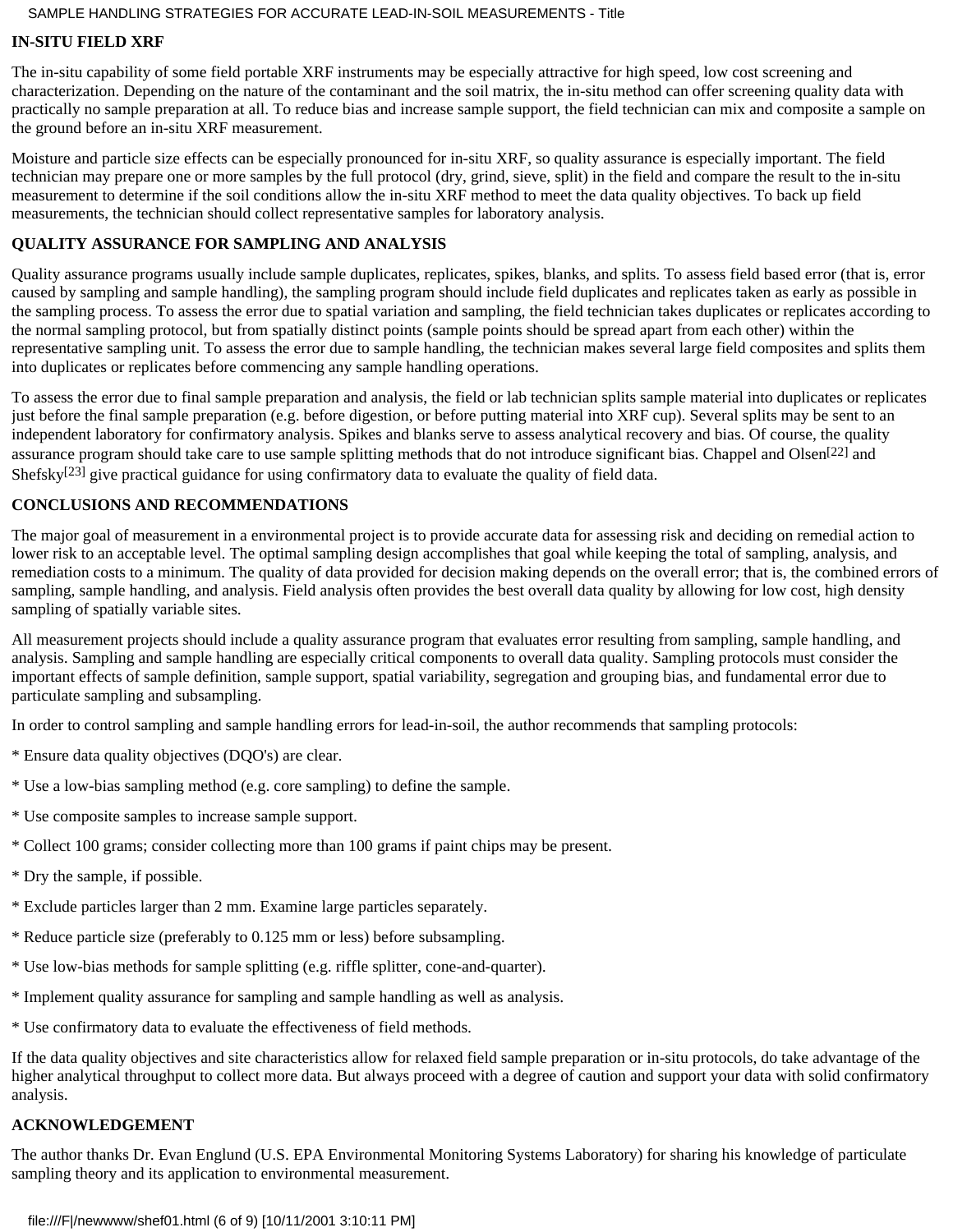## **REFERENCES**

- 1. Ryti, Randall T., "Superfund Soil Cleanup: Developing the Piazza Road Remedial Design", *J. Air Waste Manage. Assoc.* 43:197-202 (1993).
- 2. Ryti, Randall T., et. al., "Superfund Soil Cleanup: Applying the Piazza Road Remediation Plan", *Environ. Test Anal.* 1:26-31 (1992).
- 3. Van Ee, J. Jeffrey, and Evan J. Englund, "Spatial and Measurement Bias and Variability in Environmental Measurements", U.S. Environmental Protection Agency, Environmental Monitoring Systems Laboratory (P.O. Box 93478, Las Vegas, NV 89193).
- 4. Englund, Evan J., "A Variance of Geostatisticians", *Mathematical Geology* 22:417-455 (1990).
- 5. Leeder, M.R., *Sedimentology*. Harper Collins Academic, London, 1982, p. 36.
- 6. Ingamells, C.O., and Pitard, F.F., *Applied Geochemical Analysis*. John Wiley & Sons, N.Y., 1986.
- 7. Schumacher, Brian A., "Pierre Gy's Sampling Theory", US EPA Environmental Monitoring Systems Laboratory (P.O. Box 93478, Las Vegas, NV 89193-3478).
- 8. *Lead in Modern Industry*. Lead Industries Association, New York, 1952.
- "Soil Sampling Protocol For Housing", Appendix 13.3, *Guidelines for the Evaluation and Control of Lead-based Paint Hazards in* 9. *Housing*, U.S. Dept. of Housing and Urban Development, HUD-1539-LBP, June 1995.
- 10. Binstock, D.A., et. al., "Standard Operating Procedures for Lead in Paint by Hotplate- or Microwave- based Acid Digestions and Atomic Absorption or Inductively Coupled Plasma Emission Spectrometry". Environmental Criteria and Assessment Office, Office of Research and Development, U.S. Environmental Protection Agency, (Research Triangle Park, NC 27711), Doc. no. PB92-114172, September 1991.
- 11. ASTM E1726-95, "Standard Practice for Sample Digestion of Soils for the Determination of Lead by Atomic Spectrometry", *Annual Book of ASTM Standards*, Vol. 04.07, 1996.
- 12. Piorek, S., and Pasmore, J.R., "Standardless, In-situ Analysis of Metallic Contaminants in the Natural Environment With a PC-based, High Resolution Portable X-ray Analyzer", *Third International Symposium on Field Screening Methods*, Las Vegas, Feb. 24-26, 1993.
- 13. Watson, W., et. al., "On-site x-ray fluorescence spectrometry mapping of metal contaminants in soils at Superfund sites", *American Laboratory*, July 1989.
- 14. Hewitt, Alan D., "Screening for Metals by Portable XRF Using Fundamental Parameter Analysis and Single Reference Standard Calibration", *International Symposium on Field Screening Methods for Hazardous Wastes and Toxic Chemicals* (A&WMA VIP-47), Las Vegas, Feb. 22-24, 1995, pp. 1309-1321.
- 15. Shefsky, Stephen I.[, "Lead in Soil Analysis Using the NITON XL"](file:///F|/newwww/shef00.html), *International Symposium on Field Screening Methods for Hazardous Wastes and Toxic Chemicals* (A&WMA VIP-47), Las Vegas, Feb. 22-24, 1995, pp. 1106-1117.
- 16. Spittler, Thomas M., "Assessment of Lead in Soil and Housedust Using Portable XRF Instruments", *International Symposium on Field Screening Methods for Hazardous Wastes and Toxic Chemicals* (A&WMA VIP-47), Las Vegas, Feb. 22-24, 1995, pp. 1281-1290.
- 17. Chappel, Richard W., "Portable X-ray Fluorescence as a Screening Tool for Analysis of Heavy Metals in Soils and Mine Wastes", *Proceedings of the Conference on Management of Uncontrolled Hazardous Waste Sites*, Dec. 1986.
- 18. Swift, R. Paul, "Evaluation of a Field-Portable X-ray Fluorescence Spectrometry Method for Use in Remedial Activities", Spectroscopy 10(6):31-35, 1995.
- 19. Bernick, Mark B., et. al., "Use of Field-Portable X-ray Fluorescence Instruments To Analyze Metal Contaminants in Soil and Sediment", (Roy F. Weston Co.- REAC, Edison, NJ 08837), Petro-Safe '94, Houston, 1994.
- 20. Cole, W.H., et. al., "Rapid Assessment of Superfund Sites for Hazardous Materials with X-ray Fluorescence Spectrometry", Second *International Symposium on Field Screening Methods for Hazardous Waste Site Investigations*, Feb. 1991.
- 21. Raab, G.A., et. al., "X-ray Fluorescence Field Method for Screening of Inorganic Contaminants at Hazardous Waste Sites", Chapter 9 in M.S. Simmons, ed., *Hazardous Waste Measurements*, Lewis Publishers (Chelsea, MI 48118), 1991.
- 22. Chappell, Richard W., and Roger L. Olsen, "Assessing the Usability of X-ray Fluorescence Data", *International Symposium on Field Screening Methods for Hazardous Wastes and Toxic Chemicals* (A&WMA VIP-47), Las Vegas, Feb. 22-24, 1995, pp. 1251-1263.
- 23. Shefsky, S., <u>["Comparing Field Portable X-Ray Fluorescence \(XRF\) to Laboratory Analysis of Heavy Metals in Soil"](file:///F|/newwww/shef02.html), *International*</u> *Symposium on Field Analytical Methods for Hazardous Wastes and Toxic Chemicals* (A&WMA), Las Vegas, January 29-31, 1997.

# **APPENDIX A: STATISTICAL BASIS OF FUNDAMENTAL ERROR**

For a sampling unit containing n contaminant particles, the probability  $P_x$  that an unbiased sample will contain x such contaminant particles is given by the binomial distribution**:**

$$
P_x = \left(\frac{n!}{x!(n-x)!}\right) p^x (1-p)^{n-x}
$$

where  $x$  is an integer and  $p$  is the probability that any particular particle will be in the sample. Note that the sum of all probabilities (the sum of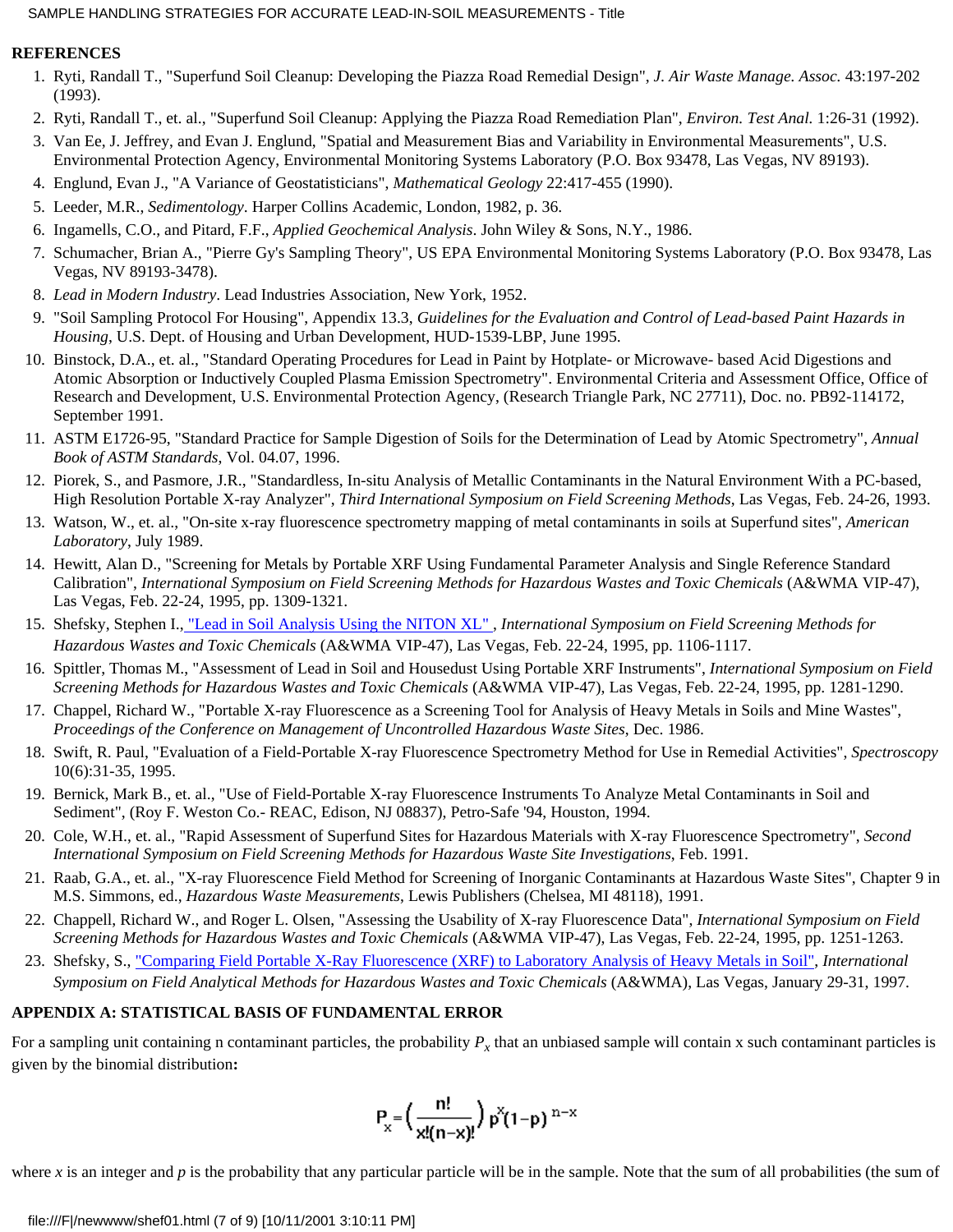$P_x$  for x running over the range of 0 to *n*) is always 1. The probability for an individual particle, p, is simply the mass of the sample, m, divided by the mass of the sampling unit, *M*.

The mean or "expected" value for the number of contaminant particles in the sample,  $\overline{X}$  can be found by summing the function  $xP_x$  over the range of  $x=0$  to *n*. The resulting mean is simply  $\overline{X} = np$ , as one would reasonably expect.

The variance  $\sigma_{x^2}$  of the number of contaminant particles around the mean  $\sigma_{x}$  is found by summing the function  $(x - \sigma_{x})^2 P_{x}$  over the range of x=0 to n. The resulting variance is  $\sigma_x^2 = \sigma_1$  (1 - p). If the mass of the sample is much smaller than the mass of the sampling unit, then p = m / M will be much smaller than 1, and drops out of the formula, leaving  $\sigma_{x^2} \approx \sigma_{x}$ . The standard deviation of x, or  $\sigma_{x}$ , will then be approximated by SQRT( $\overline{X}$ ).

In calculating fundamental error for an even 50/50 sample split, where *n* is the number of contaminant particles in the whole sample (now considered the sampling unit for the splitting operation),  $p = 0.5$ , so

$$
\overline{\mathbf{X}} = 0.5 \, n
$$
, and  $\sigma_x^2 = 0.5 \, \overline{\mathbf{X}}$ .

In the limit as the sampling unit becomes extremely large, (*n* becomes extremely large, *p* becomes very small) the probability distribution simplifies to the Poisson formula:

$$
P_x = \overline{\mathbf{X}} \ x e^{-x}/x!
$$

where the mean, or expected value, is once again  $\lambda$ . As before, the variance,  $\sigma_{x^2}^2$ , *simplifies to*  $\lambda$ .

## **APPENDIX B: PIERRE GY'S PARTICULATE SAMPLING THEORY**

An overview of Gy's sampling theory can be found in Ingamells and Pitard.<sup>[6]</sup> An important element of the theory is the concept of fundamental error. Fundamental error (FE) is an inherent property of the particulate nature of geological samples. FE can never be removed from a sample, but it can be reduced by controlling the maximum particle size allowed into the sample, and increasing the sample size.

FE is the product of a several factors. In terms of the variance,  $\sigma_{FE}^2$ ,

$$
\sigma_{FE}^2 = f g m b (u')^3 / w
$$

where *w* is the sample weight, *f* is the shape factor, *g* is the particle size distribution factor, *m* is the mineralogical composition factor, *b* is the liberation factor, and *u'* is the maximum allowed particle dimension.

The shape factor *f* accounts for the typical shape of particles in a particular sampling unit. For cubes, *f* is exactly 1. For spheres, *f* is /6 (about 0.5). For flattened particles and flakes, *f* is less than 0.5, and for elongated particles *f* can be greater than 1.

The particle size distribution factor g accounts for the different sizes of particles in the sample. If all particles were the same size as the maximum allowed, *g* would be exactly 1; otherwise, *g* lowers with the presence of fine particles. Generally, *g* is much less than 0.5 for the original soil sample, rises to between 0.5 and 1.0 upon sieving. The factor *g* can never exceed 1.

The mineralogical composition factor *m* accounts for the presence of analyte (lead) in the ore mineral (contaminant material) and in the gangue mineral (background soil), as well as the density of the mineral components. If the contaminant particles contain much higher concentrations of lead than background and account for the largest share of the total lead, then *m* is approximately the density of the contaminant material times the ratio of the lead concentration in the contaminant to the concentration of the lead in the total sample.

The liberation factor *b* allows the ore mineral to be contained in completely separate particles from the gangue mineral (*b* is exactly 1), or in attached particles (*b* is less than 1).

The maximum allowed particle dimension *u'* for soil testing is 2 mm, the opening size of the U.S. Number 10 sieve. Reduction of particle size by grinding and sieving reduces maximum particle dimension *u'*.